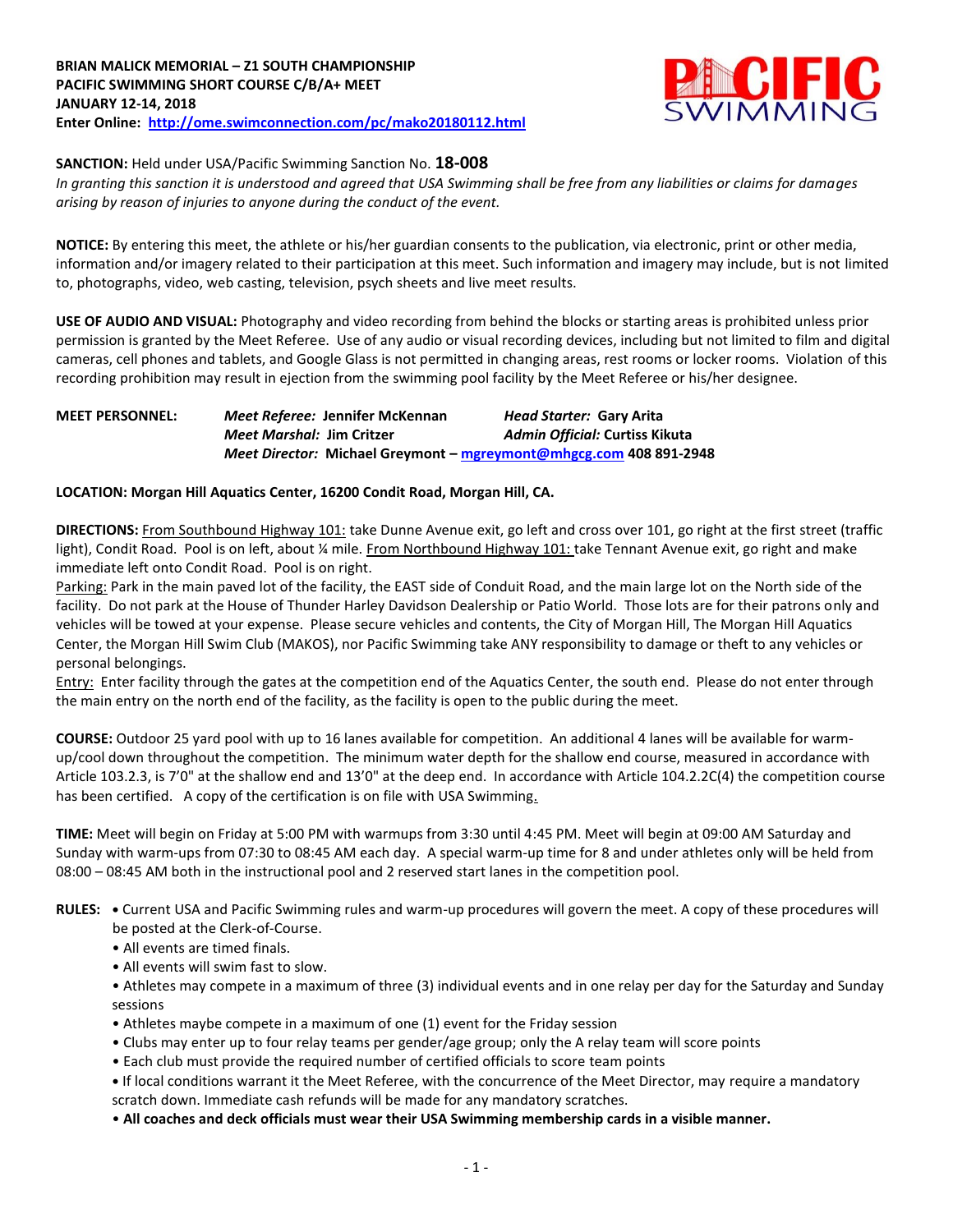**UNACCOMPANIED ATHLETES:** Any USA-S athlete-member competing at the meet must be accompanied by a USA Swimming member-coach for the purposes of athlete supervision during warm-up, competition and warm-down. If a coach-member of the athlete's USA-S Club does not attend the meet to serve in said supervisory capacity, it is the responsibility of the athlete or the athlete's legal guardian to arrange for supervision by a USA-S member-coach. The Meet Director or Meet Referee may assist the athlete in making arrangements for such supervision; however, it is recommended that such arrangements be made in advance of the meet by the athlete's USA-S Club Member-Coach.

**RACING STARTS:** Athletes must be certified by a USA-S member-coach as being proficient in performing a racing start, or must start the race in the water. It is the responsibility of the athlete or the athlete's legal guardian to ensure compliance with this requirement.

**RESTRICTIONS:** • Smoking and the use of other tobacco products is prohibited on the pool deck, in the locker rooms, in spectator seating, on standing areas and in all areas used by athletes, during the meet and during warm-up periods.

- Sale and use of alcoholic beverages is prohibited in all areas of the meet venue.
- No glass containers are allowed in the meet venue.
- No propane heaters are permitted except for snack bar/meet operations. Or any other open flame devices.
- All shelters must be properly secured.
- Changing into or out of swimsuits other than in locker rooms or other designated areas is prohibited.

• Destructive devices, to include but not limited to, explosive devices and equipment, firearms (open or concealed), blades, knives, mace, stun guns and blunt objects are strictly prohibited in the swimming facility and its surrounding areas. If observed, the Meet Referee or his/her designee may ask that these devices be stored safely away from the public or removed from the facility. Noncompliance may result in the reporting to law enforcement authorities and ejection from the facility. Law enforcement officers (LEO) are exempt per applicable laws.

• Operation of a drone, or any other flying apparatus, is prohibited over the venue (pools, athlete/coach areas, spectator areas and open ceiling locker rooms) any time athletes, coaches, officials and/or spectators are present.

**ELIGIBILITY:** • Athletes must be current members of USA-S and enter their name and registration number on the meet entry card as they are shown on their Registration Card. If this is not done, it may be difficult to match the athlete with the registration and times database. The meet host will check all athlete registrations against the SWIMS database and if not found to be registered, the Meet Director shall accept the registration at the meet (a \$10 surcharge will be added to the regular registration fee). Duplicate registrations will be refunded by mail.

• Entries with **"NO TIME" will be ACCEPTED.**

• Entry times submitted for this meet will be checked against a computer database and may be changed in accordance with Pacific Swimming Entry Time Verification Procedures.

• Disabled athletes are welcome to attend this meet and should contact the Meet Director or Meet Referee regarding any special accommodations on entry times and seeding per Pacific Swimming policy.

• Athletes 19 years of age and over may compete in the meet for time only, no awards. Such athletes must have met standards for the 17-18 age group.

- The athlete's age will be the age of the athlete on the first day of the meet.
- Friday events are capped at one entry per athlete and a maximum of 150 athletes for the session
- Athletes must be participating with Zone 1 South Clubs. No other Zones may compete in this meet.

**ENTRY FEES:** \$4.00 per event plus an \$8.00 participation fee per athlete. Entries will be rejected if payment is not sent at time of request. Relay entries are \$9.00 per event entry.

**ONLINE ENTRIES:** To enter online go to **<http://ome.swimconnection.com/pc/mako20180112>** to receive an immediate entry confirmation. This method requires payment by credit card. Swim Connection, LLC charges a processing fee for this service, equal to \$1 per athlete plus 5% of the total Entry Fees. Please note that the processing fee is a separate fee from the Entry Fees. If you do not wish to pay the processing fee, enter the meet using a mail entry. **Entering online is a convenience, is completely voluntary, and is**  in no way required or expected of an athlete by Pacific Swimming. Online entries will be accepted through Wednesday, January 3<sup>rd</sup>, 2018.

**MAILED ENTRIES**: Entries must be on the attached consolidated entry form. Forms must be filled out completely and printed clearly with swimmers best time. Entries must be postmarked by midnight, Monday, **January 1st, 2018. No late entries will be accepted.**  No refunds will be made, except mandatory scratch downs. Requests for confirmation of receipt of entries should include a selfaddressed envelope. **RELAYS MUST be entered at the deadline**. **Relay Entries will not be accepted at the meet.**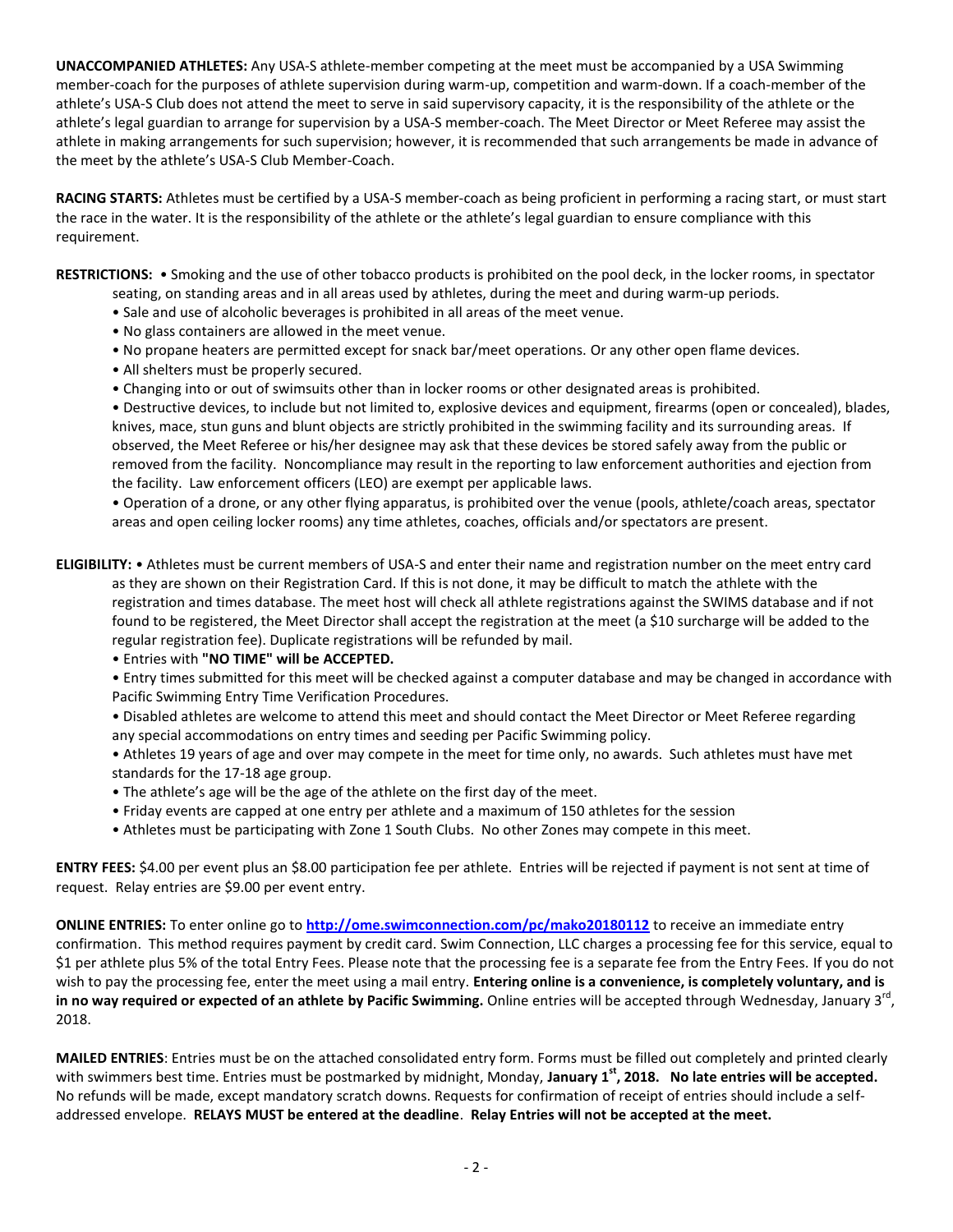## **Make check payable to**: **Zone 1 South Mail entries to**: **Michael Greymont – Zone 1 South 409 Tennant Ave #423 Morgan Hill, CA 95037**

**CHECK-IN:** The meet will be deck seeded. Athletes must check-in at the Clerk-of-Course. No event shall be closed more than 30 minutes before the scheduled start of the session. Close of check-in for all individual events shall be no more than 60 minutes before the estimated time of the start of the first heat of the event. Athletes who do not check in will not be seeded and will not be allowed to compete in that event.

**SCRATCHES:** Any athletes not reporting for or competing in an individual timed final event that they have checked in for shall not be penalized.

**AWARDS:** The athlete's awards will be available to a club representative at the end of the competition. "A" medals shall be awarded to the athletes achieving new "A" times.

### **REQUIRED OFFICIALS:**

Each club is required to provide certified officials based upon the number of athletes they have who swim in the meet on Saturday and Sunday.

| <b>Number of Athletes</b> | <b>Required Certified Officials</b> |
|---------------------------|-------------------------------------|
| $1 - 10$                  |                                     |
| $11 - 25$                 |                                     |
| $26 - 50$                 |                                     |
| $51 - 75$                 |                                     |
| 76-100                    |                                     |
| <b>Over 100</b>           | Addt'l 1 for every 25 athletes      |

#### **ADMISSION:** Free.

**SNACK BAR & HOSPITALITY:** A snack bar/food trucks will be available throughout the competition. Working deck officials will be provided lunch. Hospitality will serve refreshments to timers and volunteers

**MISCELLANEOUS:** No overnight parking is allowed. Facilities will not be provided after meet hours.

### **SCORING:**

- 1. There are three divisions (A, B, C) per event.
	- a. A division is composed of all athletes that have a USA Swimming A time or faster for the event.
	- b. B division is composed of all athletes that have a USA Swimming B time or faster, but less than an A time, for the event.
	- c. C division is composed of all athletes that have slower than a B time for the event plus all NT (No Time) entries.
- 2. Unattached athletes cannot earn points or participate in relays.
- 3. Athletes that are disqualified in an event cannot earn points for that event.
- 4. If Distance is offered on the Friday evening for events, those will be awarded ribbons, but will not be used in the scoring of the meet.
- 5. The divisions are based on entry times, not result times.
- 6. An athlete can score points in each of the three divisions (A, B, & C). It's not important which division points are earned in since all three divisions use the same scoring (see below). All that is important is an athlete's total points, which are added to their club's total points.
- 7. It is possible for an athlete to earn points in each of the three divisions since they may have a mix of A, B, & C entry times for the events they swim. For example, after the meet is all over John has 16 points in the A division, 20 points in the B division, and 4 points in the C division. Therefore, John earns 40 points for his club for the meet. This means there must be a way to keep track of the total sum of the points earned by an athlete in the three divisions.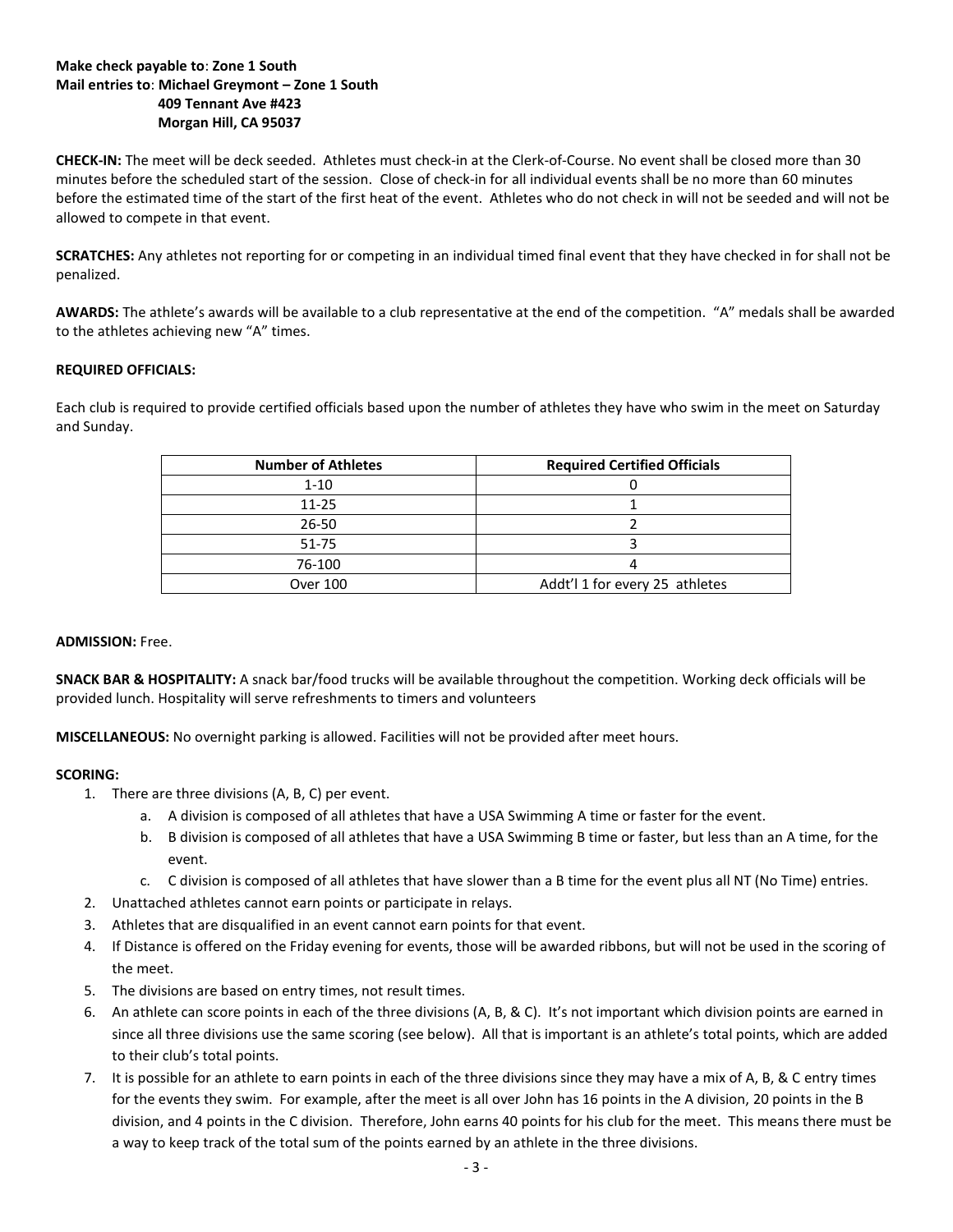- 8. Clubs are divided into three categories small, medium, and large determined by the number of athletes that enter the meet.
	- a. Small: under 80 entries; Medium: 80 169 entries; Large: 170 or greater entries
	- b. There are three awards per club category first, second, and third place.
- 9. Whether using SAMMS or Hy-Tek the club position  $(1^{st}, 2^{nd}, 3^{rd}, etc.)$  in their size category (large, medium, small) must be done manually. SAMMS and Hy-Tek can track all the points earned by a club but they don't know anything about what the club's size category is (large, medium, small).
- 10. There are only club awards at Zone Champ; no individual awards. (Result ribbons are not considered awards for the purposes of this document.)
- 11. Relay points are also awarded at the club level but no individual point tracking is needed for relays. Relay points are twice the individual points.
- 12. Clubs may have up to four (4) relay teams per age group/event, however ONLY the DECLARED A relay team will be allowed to score points. Teams B, C, and D will not score points.

Points are awarded to athletes as follows:

- 1. For each division (A, B, C) the points are 1<sup>st</sup> place 9, 2<sup>nd</sup> place 7, 3<sup>rd</sup> place 6, 4<sup>th</sup> place 5, 5<sup>th</sup> place 4, 6<sup>th</sup> place 3, 7<sup>th</sup> place 2, &  $8^{\text{th}}$  place 1.
- 2. If there are less than 8 athletes in any of the three divisions for an event (remember, the divisions are based on entry times in this document) then points are only awarded down to the number of places that swam. For example, event 37 only has three girls in the A division. Therefore, all three swimmers get points and they are 9, 7, and 6 for the three girls. There are no  $4^{th}$  through  $8^{th}$  place points awarded.
- 3. As events are swum, points are awarded in each of the three divisions. Initially, all athletes have zero points in each of the three divisions. When an athlete earns points in a division those points are added to that athlete's running total for that division. At the conclusion of the meet it is possible for an athlete to have earned zero points.
- 4. Example: John swims for club BIG1. John swam 8 events for the meet and received 3 A-division points in his first event, 3 B-division points in his second event, 6 A-division points in his third event, 4 C-division points in his fourth event, zero Bdivision points in his fifth event, 8 B-division points in his sixth event, 7 A-division points in his seventh event, and 9 Bdivision points in his eighth and final event. That's a total of 16 A-division points, 20 B-division points, and 4 C-division points for John, who earns 40 points total (16+20+4) for his club, BIG1. For John, the running totals after each event is swum are (in the form (A,B,C,Total)): (3,0,0,3), (3,3,0,6), (9,3,0,12), (9,3,4,16), (9,3,4,16), (9,11,4,24), (16,11,4,31), (16,20,4,40).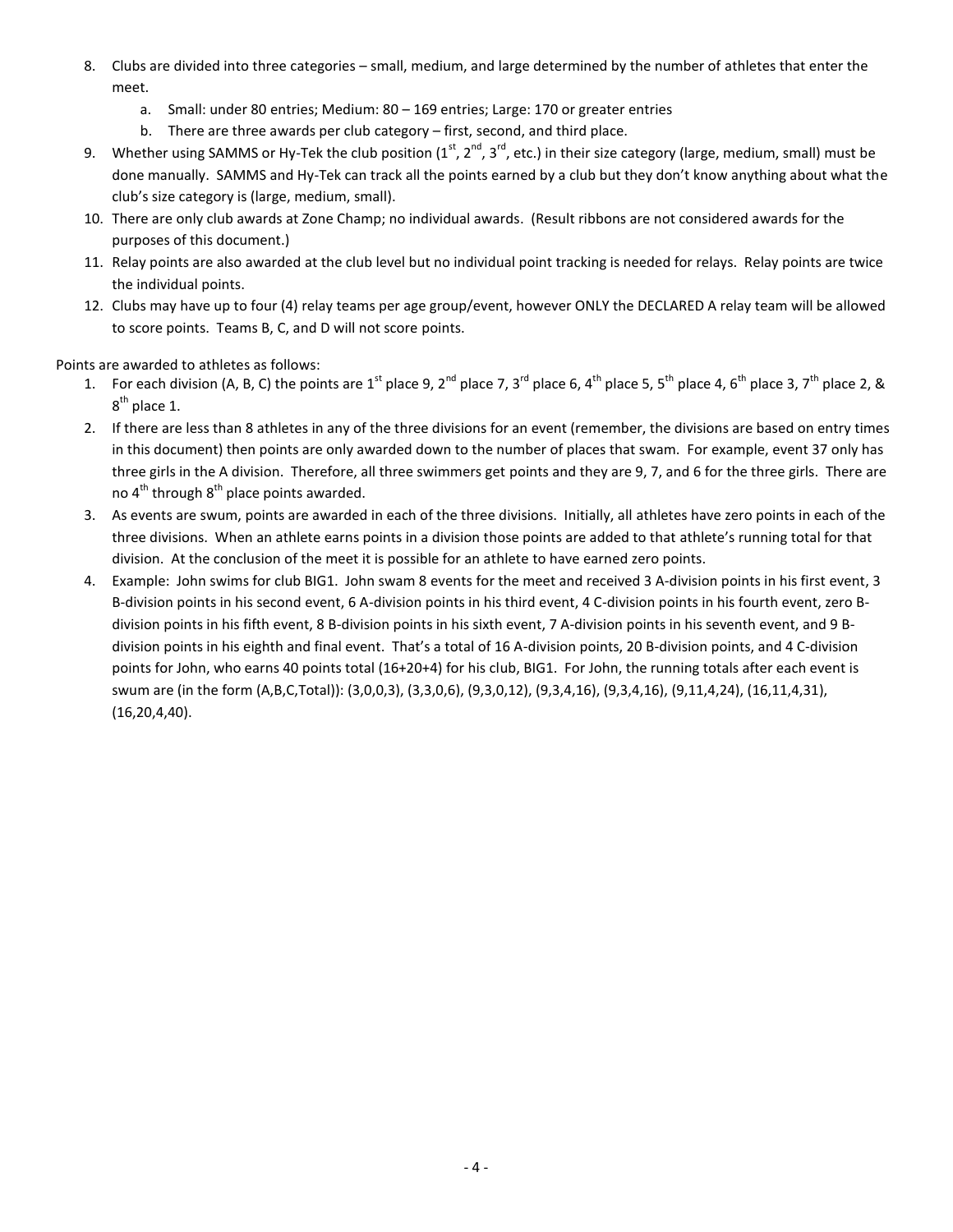#### **EVENT SUMMARY**

| FRIDAY, Jan 12     |                    |          |  |  |  |  |  |  |
|--------------------|--------------------|----------|--|--|--|--|--|--|
| <b>10 &amp; UN</b> | <b>11 &amp; UP</b> |          |  |  |  |  |  |  |
| 200 IM**           | 500 Free**         | 400 IM** |  |  |  |  |  |  |

*\*\* ATHLETES MUST HAVE THEIR OWN COUNTERS/TIMERS \*\*500 Free will alternate between girls and boys heats Athletes may only compete in ONE (1) event Friday*

| <b>SATURDAY, Jan 13</b> |                  |                         |                         |                         |  |  |  |  |  |  |
|-------------------------|------------------|-------------------------|-------------------------|-------------------------|--|--|--|--|--|--|
| 6 & UN                  | 7-8              | $9 - 10$                | 11-12                   | <b>13-OVER</b>          |  |  |  |  |  |  |
| 25 FL                   | <b>25 FL</b>     | 50 FL                   | 50 FL                   | 100 FL                  |  |  |  |  |  |  |
| 25 BK                   | 25 BK            | 50 BK                   | 50 BK                   | 100 BK                  |  |  |  |  |  |  |
| 25 BR                   | 25 BR            | 50 BR                   | 50 BR                   | 100 BR                  |  |  |  |  |  |  |
| 100 MEDLEY RELAY        | 100 MEDLEY RELAY | <b>200 MEDLEY RELAY</b> | <b>200 MEDLEY RELAY</b> | <b>200 MEDLEY RELAY</b> |  |  |  |  |  |  |

| SUNDAY, Jan 14 |              |              |              |              |  |  |  |  |  |  |
|----------------|--------------|--------------|--------------|--------------|--|--|--|--|--|--|
| 6 & UN         | $7-8$        | $9 - 10$     | 11-12        | 13-OVER      |  |  |  |  |  |  |
| 50 FR          | 50 FR        | 100 FR       | 100 FR       | 100 FR       |  |  |  |  |  |  |
| 100 IM         | 100 IM       | 100 IM       | 100 IM       | 100 IM       |  |  |  |  |  |  |
| 25 FR          | 25 FR        | 50 FR        | 50 FR        | 50 FR        |  |  |  |  |  |  |
| 100 FR RELAY   | 100 FR RELAY | 200 FR RELAY | 200 FR RELAY | 200 FR RELAY |  |  |  |  |  |  |

*Time standards found here:* <http://www.pacswim.org/swim-meet-times/standards>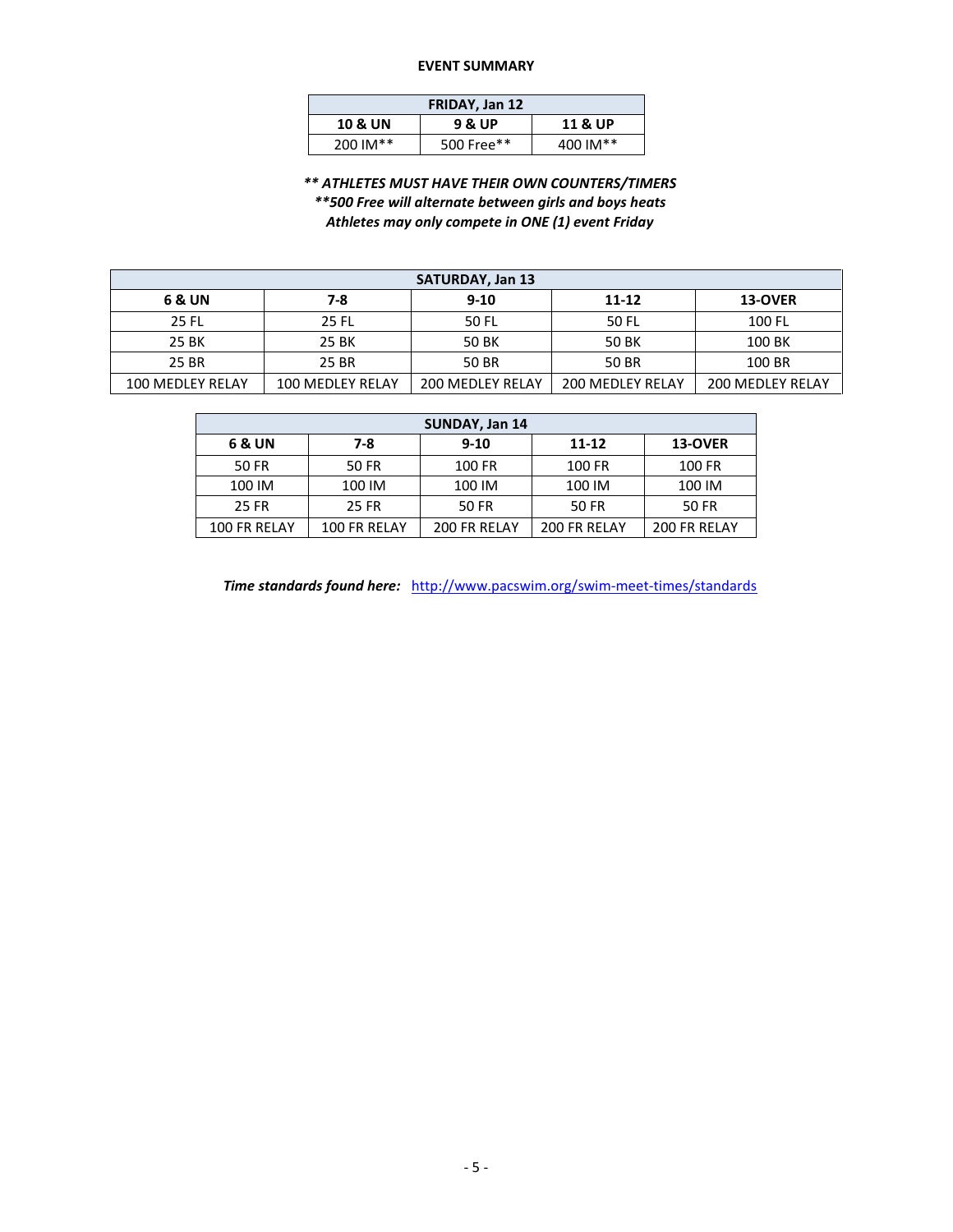| FRIDAY JANUARY 12, 2018 |                               |                |               | SUNDAY JANUARY 14, 2018 |               |
|-------------------------|-------------------------------|----------------|---------------|-------------------------|---------------|
| <b>EVENT#</b>           | <b>EVENT</b><br><b>EVENT#</b> |                | <b>EVENT#</b> | <b>EVENT</b>            | <b>EVENT#</b> |
| $\mathbf{1}$            | 10-U 200 IM**                 | $\overline{2}$ | 53            | <b>15-OVER 200 FREE</b> | 54            |
| $\overline{3}$          | 11-OVER 400 IM**              | 4              | 55            | 13-14 200 FREE          | 56            |
| 5                       | 9-OVER 500 FREE**             | 6              | 57            | 11-12 200 FREE          | 58            |
|                         | SATURDAY JANUARY 13, 2018     |                | 59            | 9-10 200 FREE           | 60            |
| <b>EVENT#</b>           | <b>EVENT</b>                  | <b>EVENT#</b>  | 61            | 7-8 100 FREE            | 62            |
| $\overline{7}$          | 15-OVER 100 FLY               | 8              | 63            | 6-UNDER 100 FREE        | 64            |
| 9                       | 13-14 100 FLY                 | 10             | 65            | 15-OVER 200 IM          | 66            |
| 11                      | 11-12 100 FLY                 | 12             | 67            | 13-14 200 IM            | 68            |
| 13                      | 9-10 50 FLY                   | 14             | 69            | 11-12 100 IM            | 70            |
| 15                      | 7-8 25 FLY                    | 16             | 71            | 9-10 100 IM             | 72            |
| 17                      | 6-UNDER 25 FLY                | 18             | 73            | 7-8 100 IM              | 74            |
| 19                      | 15-OVER 100 BK                | 20             | 75            | 6-UNDER 100 IM          | 76            |
| 21                      | 13-14 100 BK                  | 22             | 77            | 15-OVER 50 FREE         | 78            |
| 23                      | 11-12 50 BK                   | 24             | 79            | 13-14 50 FREE           | 80            |
| 25                      | 9-10 50 BK                    | 26             | 81            | 11-12 50 FREE           | 82            |
| 27                      | 7-8 25 BK                     | 28             | 83            | 9-10 50 FREE            | 84            |
| 29                      | 6-UNDER 25 BK                 | 30             | 85            | 7-8 25 FREE             | 86            |
| 31                      | 15-OVER 100 BR                | 32             | 87            | 6-UNDER 25 FREE         | 88            |
| 33                      | 13-14 100 BR                  | 34             | 89            | 15-OVER 200 FR RELAY    | 90            |
| 35                      | 11-12 50 BR                   | 36             | 91            | 13-14 200 FR RELAY      | 92            |
| 37                      | 9-10 50 BR                    | 38             | 93            | 11-12 200 FR RELAY      | 94            |
| 39                      | 7-8 25 BR                     | 40             | 95            | 9-10 200 FR RELAY       | 96            |
| 41                      | 6-UNDER 25 BR                 | 42             | 97            | 8-UNDER 100 FR RELAY    | 98            |
| 43                      | 15-OVER 200 MED RELAY         | 44             |               |                         |               |
| 45                      | 13-14 200 MED RELAY           | 46             |               |                         |               |
| 47                      | 11-12 200 MED RELAY           | 48             |               |                         |               |
| 49                      | 9-10 200 MED RELAY            | 50             |               |                         |               |
| 51                      | 8-UNDER 100 MED RELAY         | 52             |               |                         |               |

| FRIDAY JANUARY 12, 2018          |                |
|----------------------------------|----------------|
| <b>EVENT</b>                     | <b>EVENT#</b>  |
| 10-U 200 IM**                    | $\overline{2}$ |
| 11-OVER 400 IM**                 | 4              |
| 9-OVER 500 FREE**                | 6              |
| <b>SATURDAY JANUARY 13, 2018</b> |                |
| <b>EVENT</b>                     | <b>EVENT#</b>  |
| 15-OVER 100 FLY                  | 8              |
| 13-14 100 FLY                    | 10             |
| 11-12 100 FLY                    | 12             |
| 9-10 50 FLY                      | 14             |
| 7-8 25 FLY                       | 16             |
| 6-UNDER 25 FLY                   | 18             |
| 15-OVER 100 BK                   | 20             |
| 13-14 100 BK                     | 22             |
| 11-12 50 BK                      | 24             |
| 9-10 50 BK                       | 26             |
| 7-8 25 BK                        | 28             |
| 6-UNDER 25 BK                    | 30             |
| 15-OVER 100 BR                   | 32             |
| 13-14 100 BR                     | 34             |
| 11-12 50 BR                      | 36             |
| 9-10 50 BR                       | 38             |
| 7-8 25 BR                        | 40             |
| 6-UNDER 25 BR                    | 42             |

Use the following URL to find the time standards: <http://www.pacswim.org/swim-meet-times/standards>

\*\* *Athletes MUST have their own lap counters and timers. Watches will be provided.*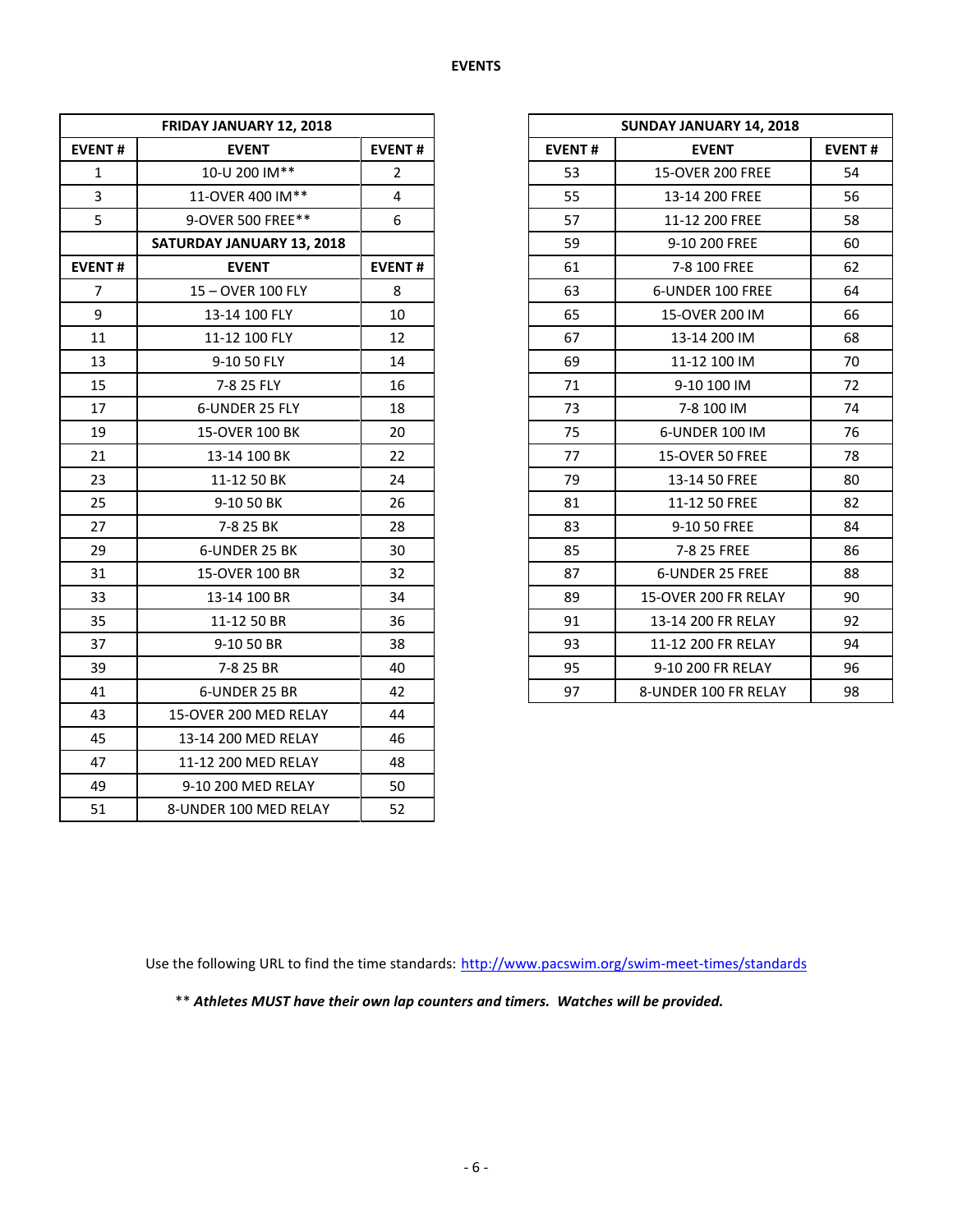# **RELAY ENTRY FORM**

| <b>CLUB</b><br><b>LSC</b> |                                       |              |                         |        |        | <b>CLUB ABBREVIATION</b> |               |                    |  |  |  |
|---------------------------|---------------------------------------|--------------|-------------------------|--------|--------|--------------------------|---------------|--------------------|--|--|--|
|                           |                                       |              |                         |        |        |                          |               |                    |  |  |  |
|                           | <b>January 13, 2018</b>               |              |                         |        |        |                          |               |                    |  |  |  |
| <b>GENDER</b>             | <b>AGE GROUP</b><br>#<br><b>EVENT</b> |              |                         |        | A TEAM | <b>B TEAM</b>            | <b>C TEAM</b> |                    |  |  |  |
|                           |                                       |              |                         |        |        |                          |               |                    |  |  |  |
|                           |                                       |              |                         |        |        |                          |               |                    |  |  |  |
|                           |                                       |              |                         |        |        |                          |               |                    |  |  |  |
|                           |                                       |              |                         |        |        |                          |               |                    |  |  |  |
|                           |                                       |              |                         |        |        |                          |               |                    |  |  |  |
|                           |                                       |              | <b>January 14, 2018</b> |        |        |                          |               |                    |  |  |  |
| <b>GENDER</b>             | <b>AGE GROUP</b>                      | <b>EVENT</b> | #                       | A TEAM |        | <b>B TEAM</b>            |               | <b>C TEAM</b>      |  |  |  |
|                           |                                       |              |                         |        |        |                          |               |                    |  |  |  |
|                           |                                       |              |                         |        |        |                          |               |                    |  |  |  |
|                           |                                       |              |                         |        |        |                          |               |                    |  |  |  |
|                           |                                       |              |                         |        |        |                          |               |                    |  |  |  |
|                           |                                       |              |                         |        |        |                          |               |                    |  |  |  |
|                           |                                       |              |                         |        |        |                          |               |                    |  |  |  |
|                           |                                       |              |                         |        |        |                          |               |                    |  |  |  |
|                           |                                       |              |                         |        |        |                          |               |                    |  |  |  |
|                           |                                       |              |                         |        |        |                          |               |                    |  |  |  |
|                           |                                       |              |                         |        |        |                          |               |                    |  |  |  |
|                           |                                       |              |                         |        |        |                          |               |                    |  |  |  |
|                           |                                       |              |                         |        |        |                          |               |                    |  |  |  |
|                           |                                       |              |                         |        |        | # RELAYS                 |               |                    |  |  |  |
| <b>COACH NAME</b>         |                                       |              |                         |        |        |                          |               |                    |  |  |  |
|                           |                                       |              |                         |        |        |                          |               | RELAY X \$9.00 EA. |  |  |  |
|                           |                                       |              |                         |        |        |                          |               |                    |  |  |  |
| <b>COACH EMAIL</b>        |                                       |              |                         |        |        | TOTAL   \$               |               |                    |  |  |  |